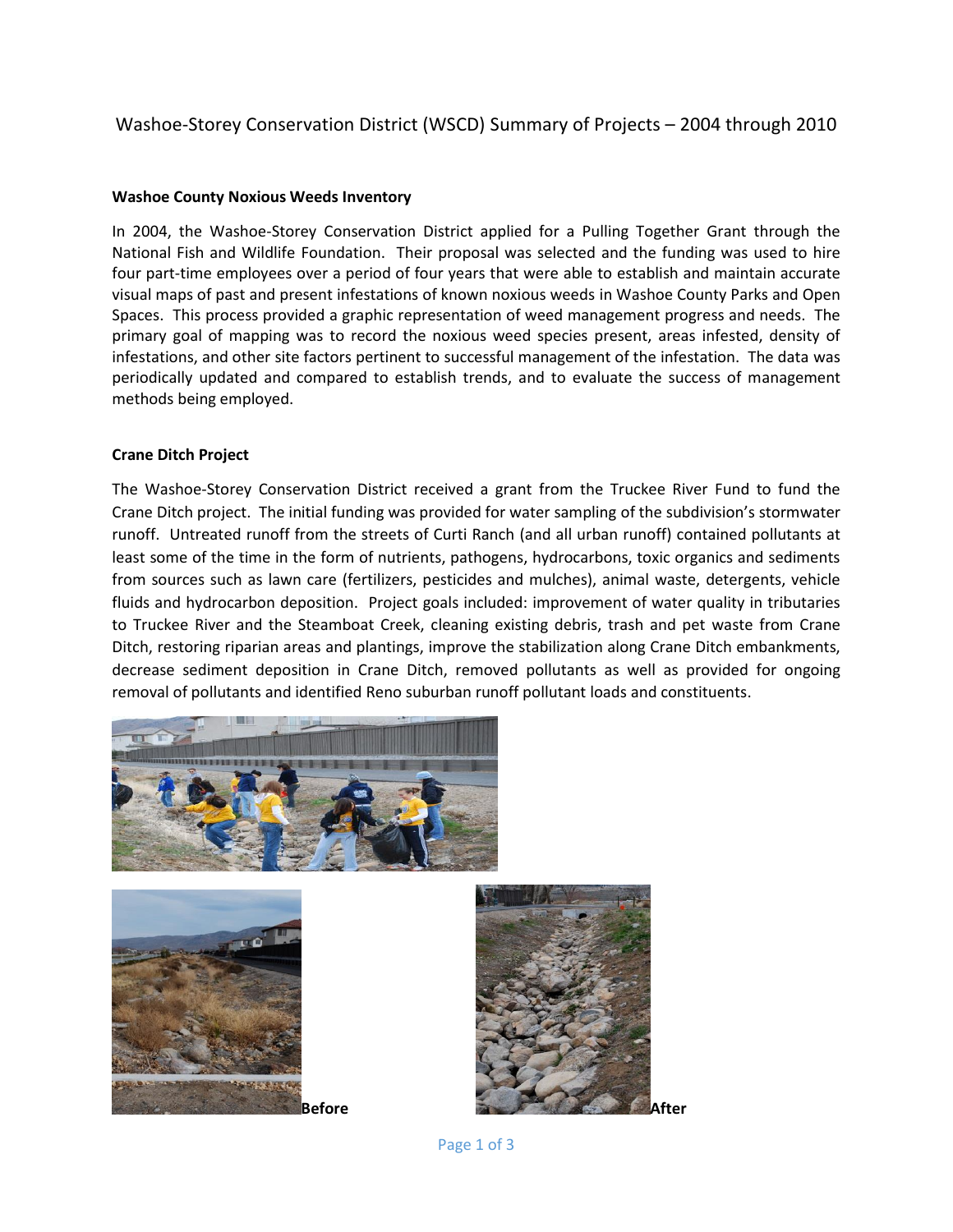## **Washoe County Fire Rehab**

In 2010, WSCD joined forces with Washoe County to monitor and assist with the field coordination of the burned areas at both the Hawken and Peavine fire sites. These activities helped Washoe County to remove noxious weeds, revegetate native plants to restore burned areas, reduce erosion, improvement of wildlife habitat, water quality and scenery and to provide for public safety.



Helicopter treating medusahead.



Crews treating musk and scotch thistle.

The work consisted of the construction of the **East Washoe Lake Jumbo Grade Channel Restoration Project** from East Lake Boulevard downstream approximately 1730 feet including but not limited to the following:

Construction of approximately 1730 lineal feet of drainage channel improvements including excavation and embankment, installation of Pyramat filter fabric, construction of three (3) gabion drop structures,